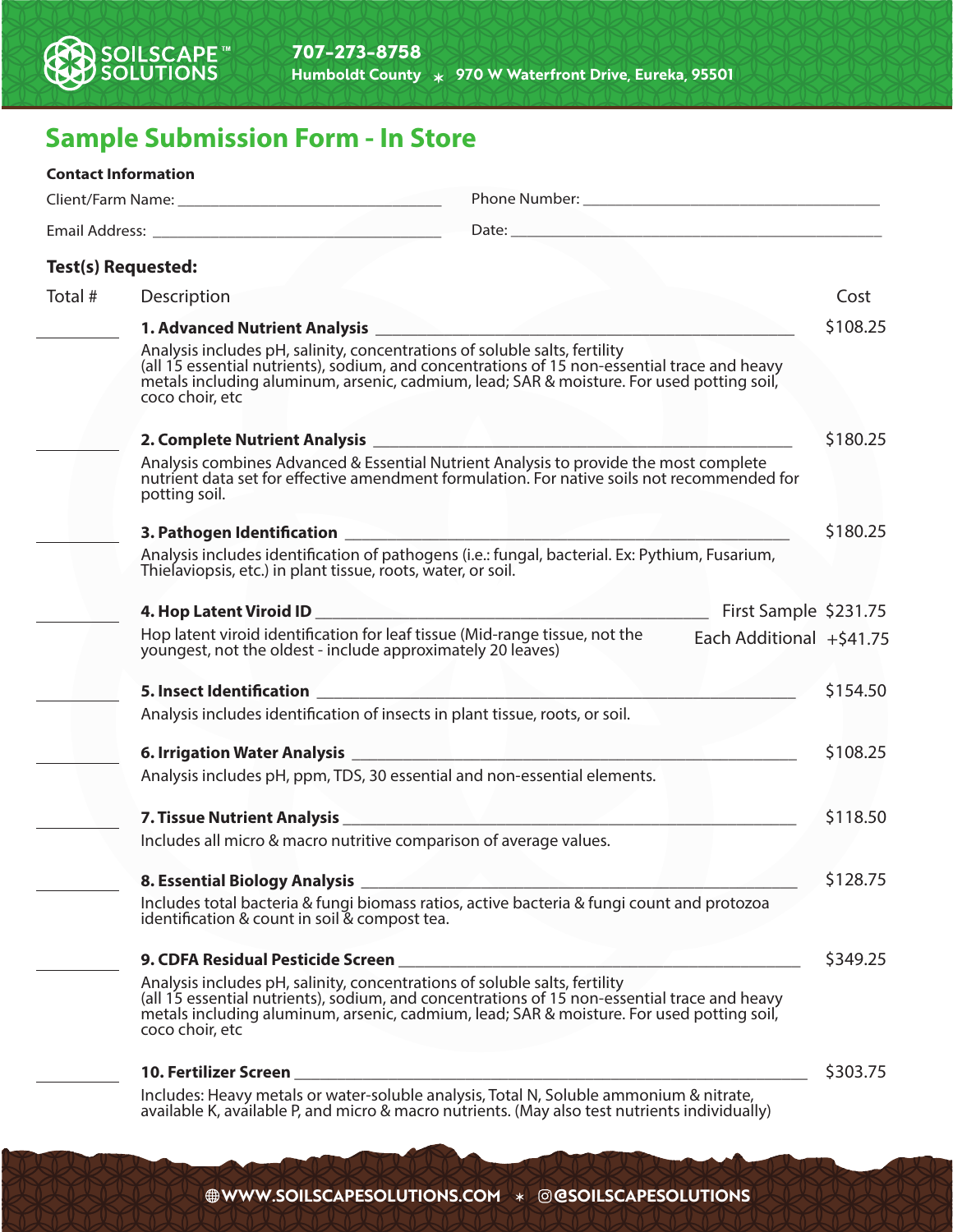

|                                                                                                                                                                                                                                | Sample Number: ____ of ____                                                                                                                                                                                                    |
|--------------------------------------------------------------------------------------------------------------------------------------------------------------------------------------------------------------------------------|--------------------------------------------------------------------------------------------------------------------------------------------------------------------------------------------------------------------------------|
|                                                                                                                                                                                                                                |                                                                                                                                                                                                                                |
|                                                                                                                                                                                                                                | Sample Number: ____ of ____                                                                                                                                                                                                    |
|                                                                                                                                                                                                                                |                                                                                                                                                                                                                                |
|                                                                                                                                                                                                                                | Sample Number: ____ of ____                                                                                                                                                                                                    |
|                                                                                                                                                                                                                                | Sample Name: Name: Name: Name: Name: Name: Name: Name: Name: Name: Name: Name: Name: Name: Name: Name: Name: N                                                                                                                 |
|                                                                                                                                                                                                                                | Sample Number: ____ of ____                                                                                                                                                                                                    |
|                                                                                                                                                                                                                                |                                                                                                                                                                                                                                |
|                                                                                                                                                                                                                                | Sample Number: ____ of ____                                                                                                                                                                                                    |
|                                                                                                                                                                                                                                | Sample Name: North and Sample Name: North and Sample Name: North and Sample Name: North and Sample Name: North and Sample School and Sample School and Sample School and Sample School and Sample School and Sample School and |
|                                                                                                                                                                                                                                | Sample Number: ____ of ____                                                                                                                                                                                                    |
|                                                                                                                                                                                                                                |                                                                                                                                                                                                                                |
|                                                                                                                                                                                                                                | Sample Number: ____ of ____                                                                                                                                                                                                    |
|                                                                                                                                                                                                                                | Sample Name: 1988 and 1989 and 1989 and 1989 and 1989 and 1989 and 1989 and 1989 and 1989 and 1989 and 1989 and 1989 and 1989 and 1989 and 1989 and 1989 and 1989 and 1989 and 1989 and 1989 and 1989 and 1989 and 1989 and 19 |
|                                                                                                                                                                                                                                | Sample Number: ____ of ____                                                                                                                                                                                                    |
| Sample Name: 1988 and 2008 and 2008 and 2008 and 2008 and 2008 and 2008 and 2008 and 2008 and 2008 and 2008 and 2008 and 2008 and 2008 and 2008 and 2008 and 2008 and 2008 and 2008 and 2008 and 2008 and 2008 and 2008 and 20 |                                                                                                                                                                                                                                |
|                                                                                                                                                                                                                                | Sample Number: ____ of ____                                                                                                                                                                                                    |
| Sample Name: Name: Name: Name: Name: Name: Name: Name: Name: Name: Name: Name: Name: Name: Name: Name: Name: N                                                                                                                 |                                                                                                                                                                                                                                |
|                                                                                                                                                                                                                                | <b>Sample Number:</b> of _____                                                                                                                                                                                                 |
|                                                                                                                                                                                                                                | Sample Name: Name: Name: Name: Name: Name: Name: Name: Name: Name: Name: Name: Name: Name: Name: Name: Name: Name: Name: Name: Name: Name: Name: Name: Name: Name: Name: Name: Name: Name: Name: Name: Name: Name: Name: Name: |
|                                                                                                                                                                                                                                | <b>Sample Number:</b> ____ of ____                                                                                                                                                                                             |
|                                                                                                                                                                                                                                |                                                                                                                                                                                                                                |
|                                                                                                                                                                                                                                | Sample Number: ____ of ____                                                                                                                                                                                                    |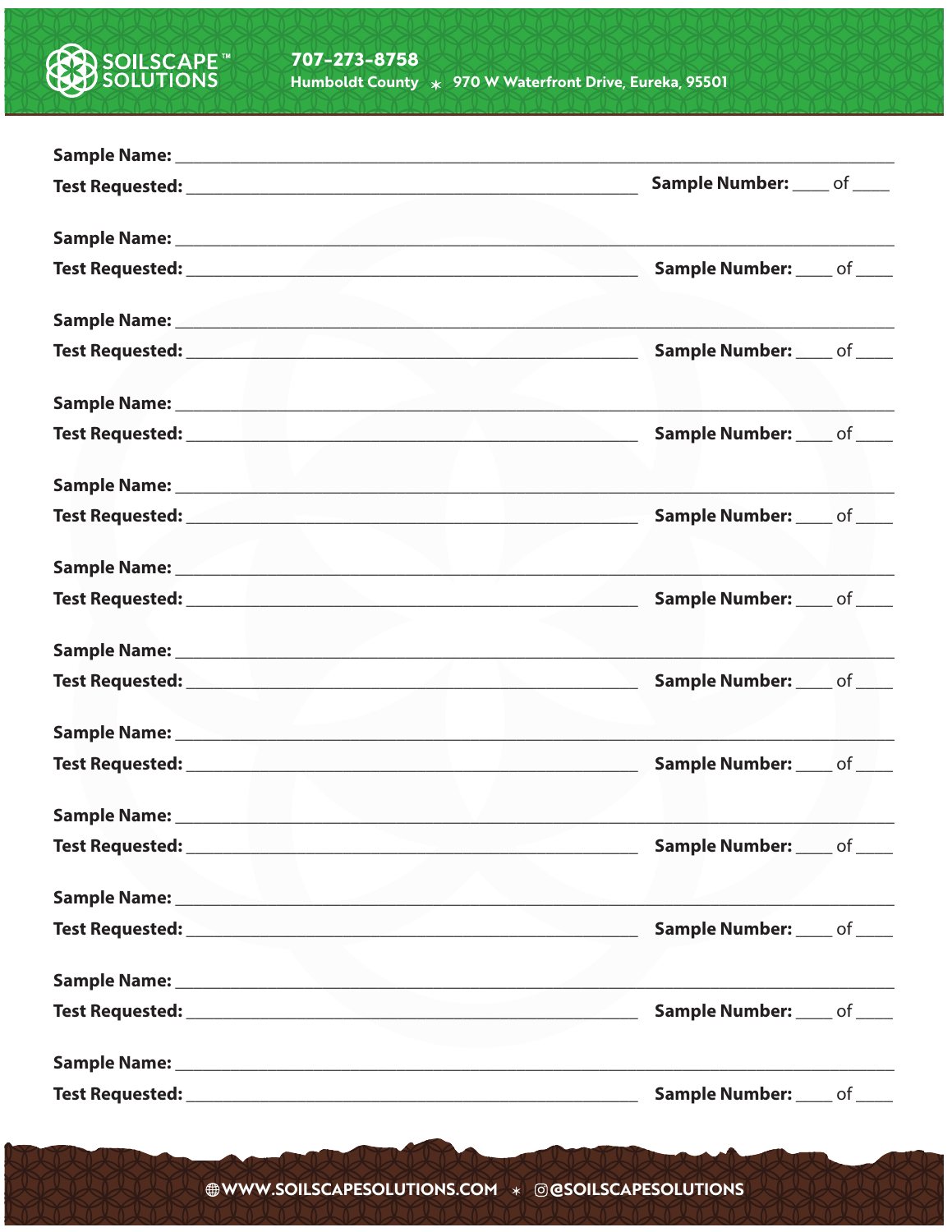## **Soil Test Intake Form**

**DILSCAPE™**<br>DLUTIONS

## **Contact Information**

| <b>Sample Name</b><br>(Name Your Sample) | Photoperiod<br>(Dep/Full Sun/Indoor) | <b>Quantity/Size</b><br><b>Containers/Beds</b><br>(Gal, Sq/Ft, or L'xW'xH") | <b>Total Soil Volume</b><br>(Cubic Yards) | <b>Want Quote for</b><br><b>Amendment Blend?</b><br>(Y/N) |  |
|------------------------------------------|--------------------------------------|-----------------------------------------------------------------------------|-------------------------------------------|-----------------------------------------------------------|--|
|                                          |                                      |                                                                             |                                           |                                                           |  |
|                                          |                                      |                                                                             |                                           |                                                           |  |
|                                          |                                      |                                                                             |                                           |                                                           |  |
|                                          |                                      |                                                                             |                                           |                                                           |  |
|                                          |                                      |                                                                             |                                           |                                                           |  |
|                                          |                                      |                                                                             |                                           |                                                           |  |
|                                          |                                      |                                                                             |                                           |                                                           |  |
|                                          |                                      |                                                                             |                                           |                                                           |  |
|                                          |                                      |                                                                             |                                           |                                                           |  |

Is the soil leached? YES / NO Did you cover crop? YES / NO

What is your soil base / number of years cultivated in this soil?